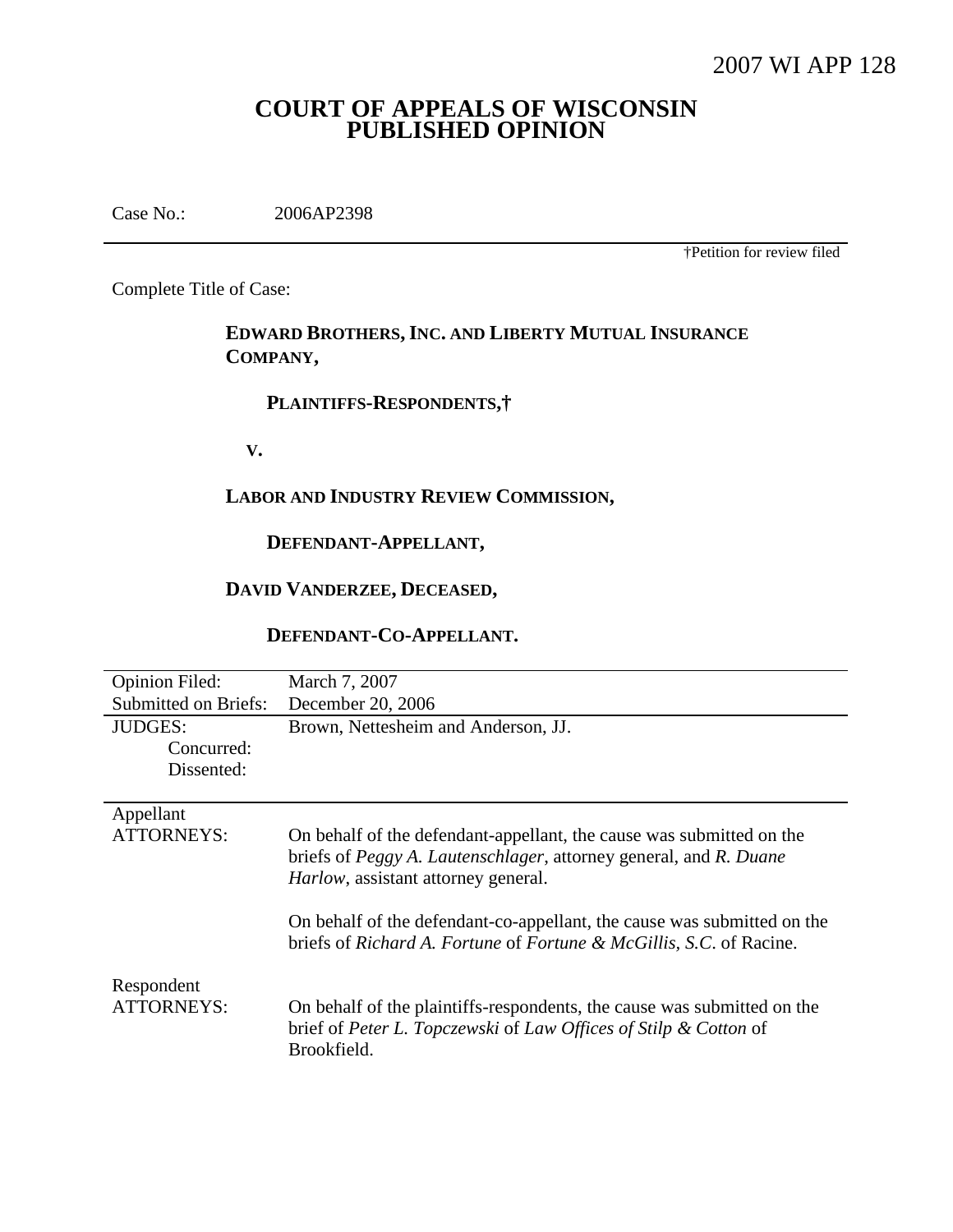# **2007 WI App 128**

# **COURT OF APPEALS DECISION DATED AND FILED**

#### **March 7, 2007**

**Cornelia G. Clark Clerk of Court of Appeals**

#### **NOTICE**

**This opinion is subject to further editing. If published, the official version will appear in the bound volume of the Official Reports.**

**A party may file with the Supreme Court a petition to review an adverse decision by the Court of Appeals.** *See* **WIS. STAT. § 808.10 and RULE 809.62.**

# **Appeal No. 2006AP2398**

**Cir. Ct. No. 2006CV416**

#### **STATE OF WISCONSIN IN COURT OF APPEALS**

**EDWARD BROTHERS,INC. AND LIBERTY MUTUAL INSURANCE COMPANY,**

**PLAINTIFFS-RESPONDENTS,**

**V.**

**LABOR AND INDUSTRY REVIEW COMMISSION,**

**DEFENDANT-APPELLANT,**

**DAVID VANDERZEE, DECEASED,**

**DEFENDANT-CO-APPELLANT.**

APPEAL from an order of the circuit court for Waukesha County: DONALD J. HASSIN JR., Judge. *Reversed*.

Before Brown, Nettesheim and Anderson, JJ.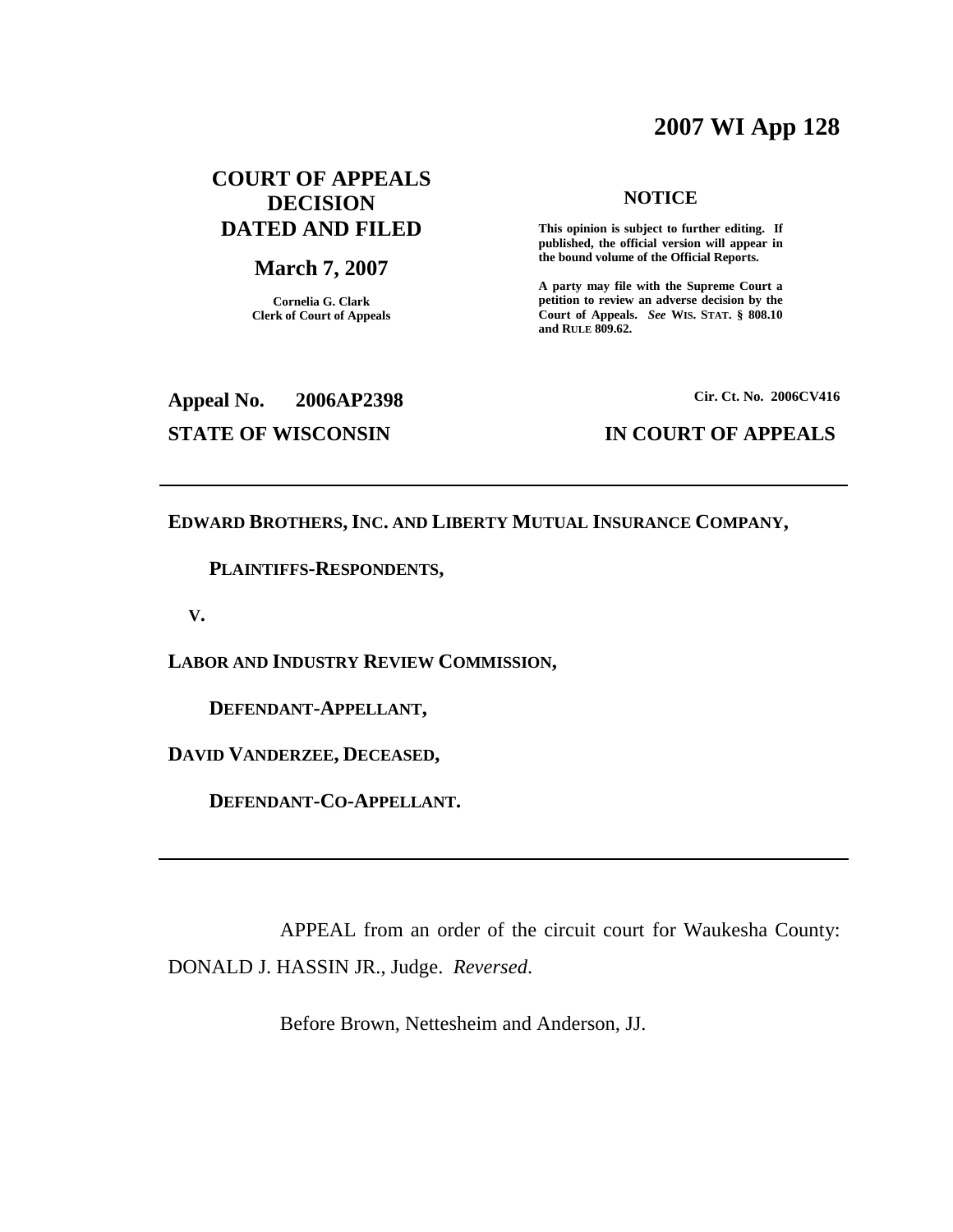¶1 BROWN, J. The question in this case is whether the dependents of a deceased worker are entitled to death benefits under the worker's compensation law when the worker's death occurred before the level of permanent partial disability could be formally established. The Labor and Industry Review Commission held that David Vanderzee's dependents were entitled to the benefit, and Edward Brothers and its insurer appealed to the circuit court. The circuit court reversed the Commission, holding that because Vanderzee died before his disability benefit could be determined, his dependents could not receive death benefits. We reverse the circuit court and uphold the Commission. The death benefit is a right belonging to the dependents, and it is separate from the worker's right to permanent partial disability payments during life. There is nothing in the statutes that denies the dependents their death benefit simply because the worker happens to die too soon.

¶2 Vanderzee hurt his back on the job in January 2001 and was rendered temporarily totally disabled. He received treatment for his injury until September 2003, when he died of unrelated causes. At the time of his death, no physician had indicated that he had reached the end of healing, and Vanderzee accordingly had not yet applied for permanent, partial disability.

¶3 After his death, Vanderzee's dependents filed a claim for death benefits under WIS. STAT.  $\S$  102.47(2) (2003-04).<sup>1</sup> The administrative law judge denied the claim, but the Commission reversed the ALJ. Edward Brothers sought

 $1$  All references to the Wisconsin Statutes are to the 2003-04 version unless otherwise noted.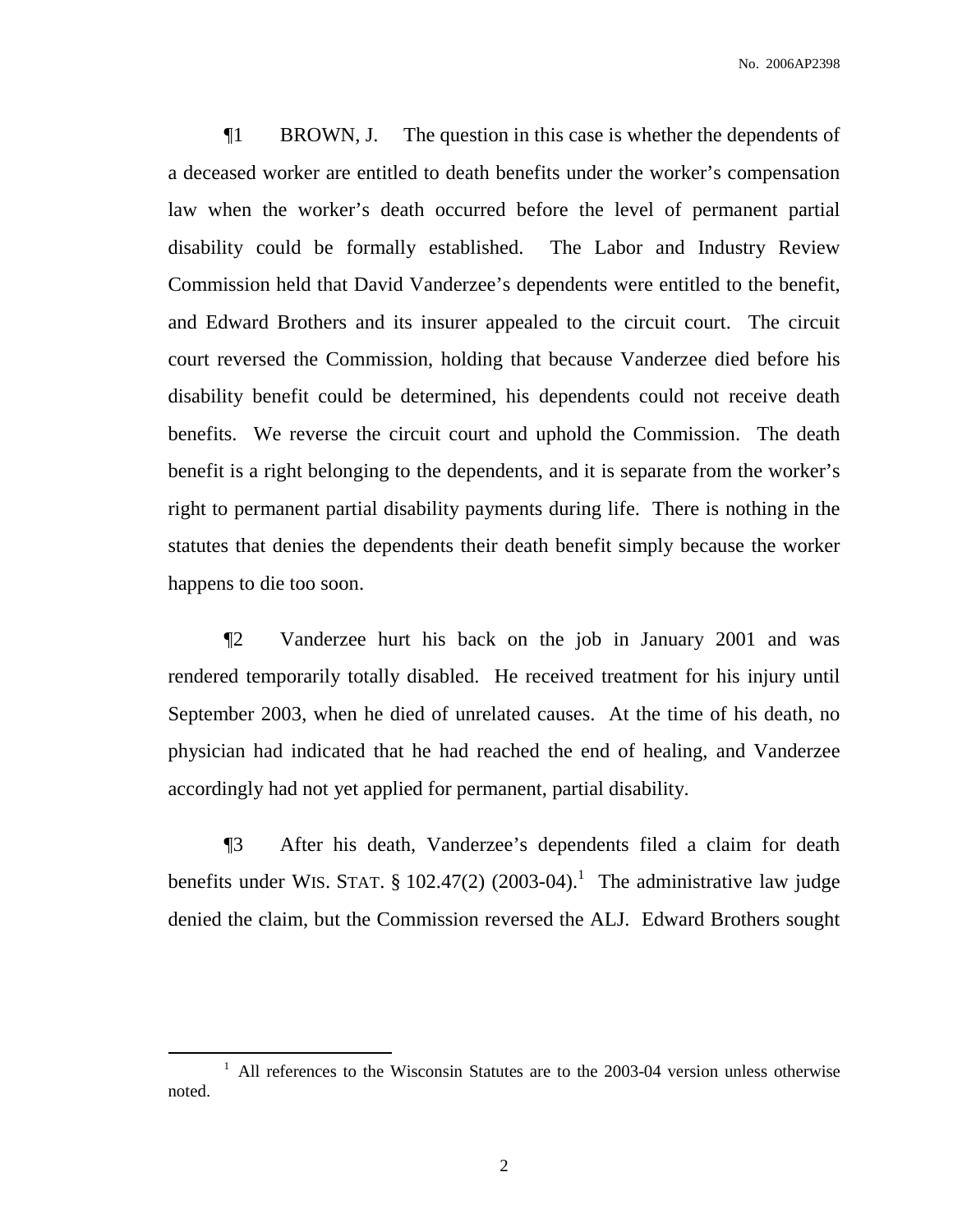judicial review in the circuit court, and that court reversed the Commission's decision and remanded. $2$  The dependents and the Commission appeal.

¶4 The parties first dispute what deference we should give to the Commission's application of the relevant statutes. We agree with the Commission's interpretation of the statutes and would therefore affirm no matter what level of deference we applied, and so we do not address the issue. *See Wisconsin Ins. Sec. Fund v. LIRC*, 2005 WI App 242, ¶9 n.4, 288 Wis. 2d 206, 707 N.W.2d 293.

¶5 The death benefit at issue here is laid out in WIS. STAT. § 102.47, which provides in pertinent part:

> 102.47 **Death benefit, continued**. If death occurs to an injured employee other than as a proximate result of the injury, before disability indemnity ceases, death benefit and burial expense allowance shall be as follows:

….

(2) Where the injury proximately causes permanent partial disability, the unaccrued compensation shall first be applied toward funeral expenses, not to exceed the amount specified in s. 102.50. Any remaining sum shall be paid to dependents, as provided in this section ....

¶6 Edward Brothers first focuses on the term "unaccrued compensation." Edward Brothers contends that in order for "unaccrued compensation" to exist, there must be a finding, prior to death, that an employee is entitled to compensation. Though it never states as much, it appears that Edward Brothers is arguing that "unaccrued compensation" means "compensation awarded

 $2$  The parties dispute whether the circuit court exceeded its authority in its remand; because we uphold the Commission's interpretation of the statute, we need not address this issue.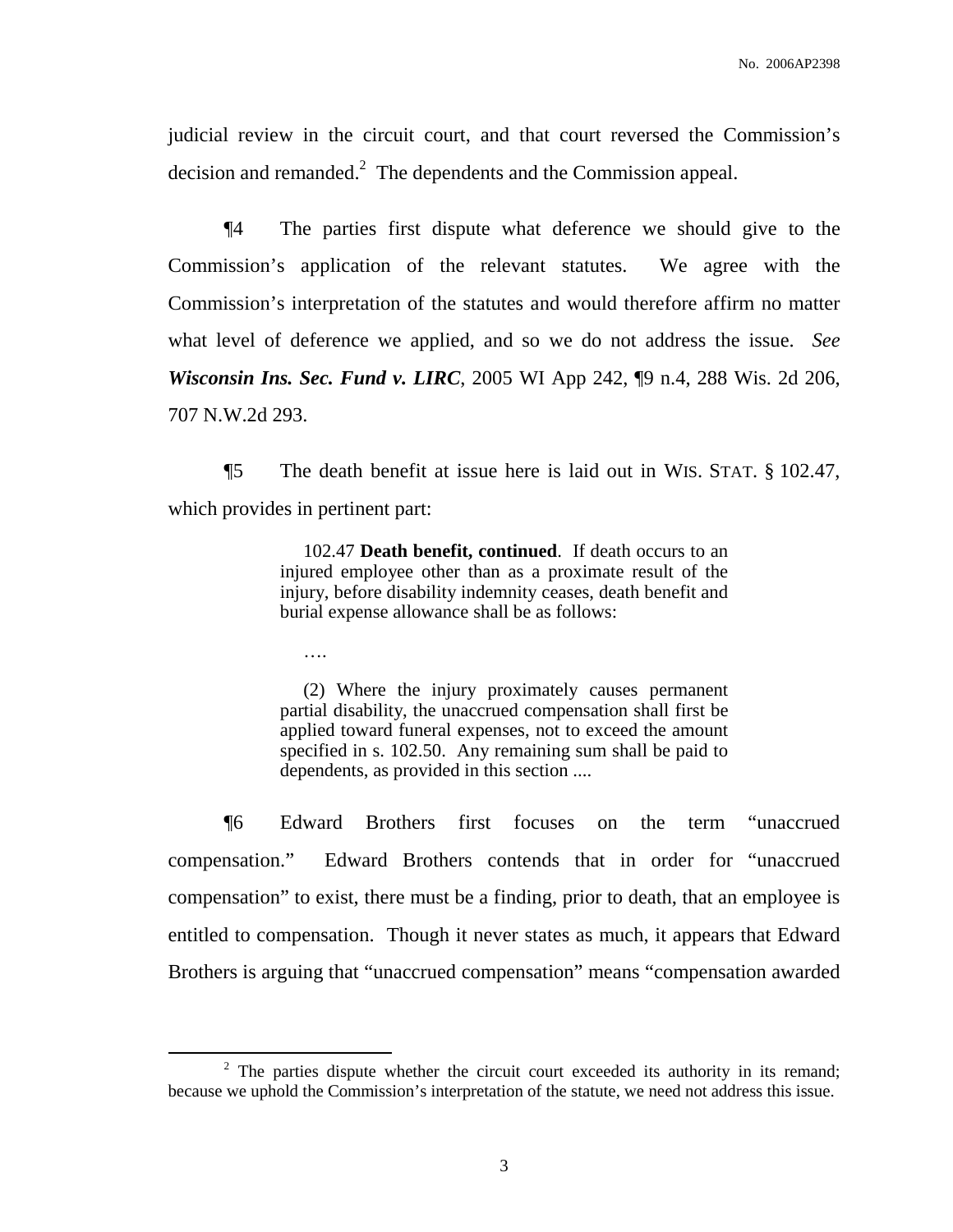but not yet paid"; if there has been no award prior to death, there is no unaccrued compensation to award as a death benefit.<sup>3</sup>

¶7 However, Edward Brothers provides us with no source for this definition and supports it only by stating that "unaccrued compensation" is "referenced" in WIS. STAT. § 102.32(6m) and WIS. ADMIN. CODE § DWD 80.39 (Sept. 2005). And so it is; but Edward Brothers does not tell us why this supports its preferred meaning. Meanwhile, Webster's defines "accrue" as "to come into existence as an enforceable claim: vest as a right"; Black's has "unaccrued" as "[n]ot due, as rent on a lease." WEBSTER'S THIRD NEW INTERNATIONAL DICTIONARY 13 (1993); BLACK'S LAW DICTIONARY 1559 (8th ed. 2004). So it appears that the ordinary meaning of the term "unaccrued compensation" is compensation that has not become due, or compensation for which a claim is not yet enforceable. At the time of his death, Vanderzee had not filed a claim for permanent partial disability payments; his compensation was therefore not yet due and he had no enforceable claim to receive compensation on that date. His compensation was, in other words, unaccrued; whether or not it had been precisely established is irrelevant.

4

<sup>&</sup>lt;sup>3</sup> Though phrased differently, this contention is similar to the conclusion of the circuit court: that Vanderzee's dependents could not receive compensation under WIS. STAT. § 102.47(2) because "an award of permanent partial disability is a condition precedent to a [dependent's] right to claim death benefits." But the statute says only that a death benefit arises when "the injury proximately *causes permanent partial disability*," not that there must have been, at the time of death, an *award* of compensation for that disability. Sec. 102.47(2) (emphasis added). There is some language in *State v. LIRC*, 136 Wis. 2d 281, 401 N.W.2d 585 (1987), that could be read to support the circuit court's interpretation: "Rather, *the disability payments that have been awarded but not yet paid* are payable to the surviving spouse as 'death benefits.'" *Id.* at 292-93 (emphasis added). However, this statement, viewed in context, is intended to distinguish between two separate claims: the worker's disability benefit and the dependent's death benefit. "Awarded but not yet paid" was the court's shorthand description of the *measure* of the death benefit, not a statement that a disability award is a condition precedent to a death benefit.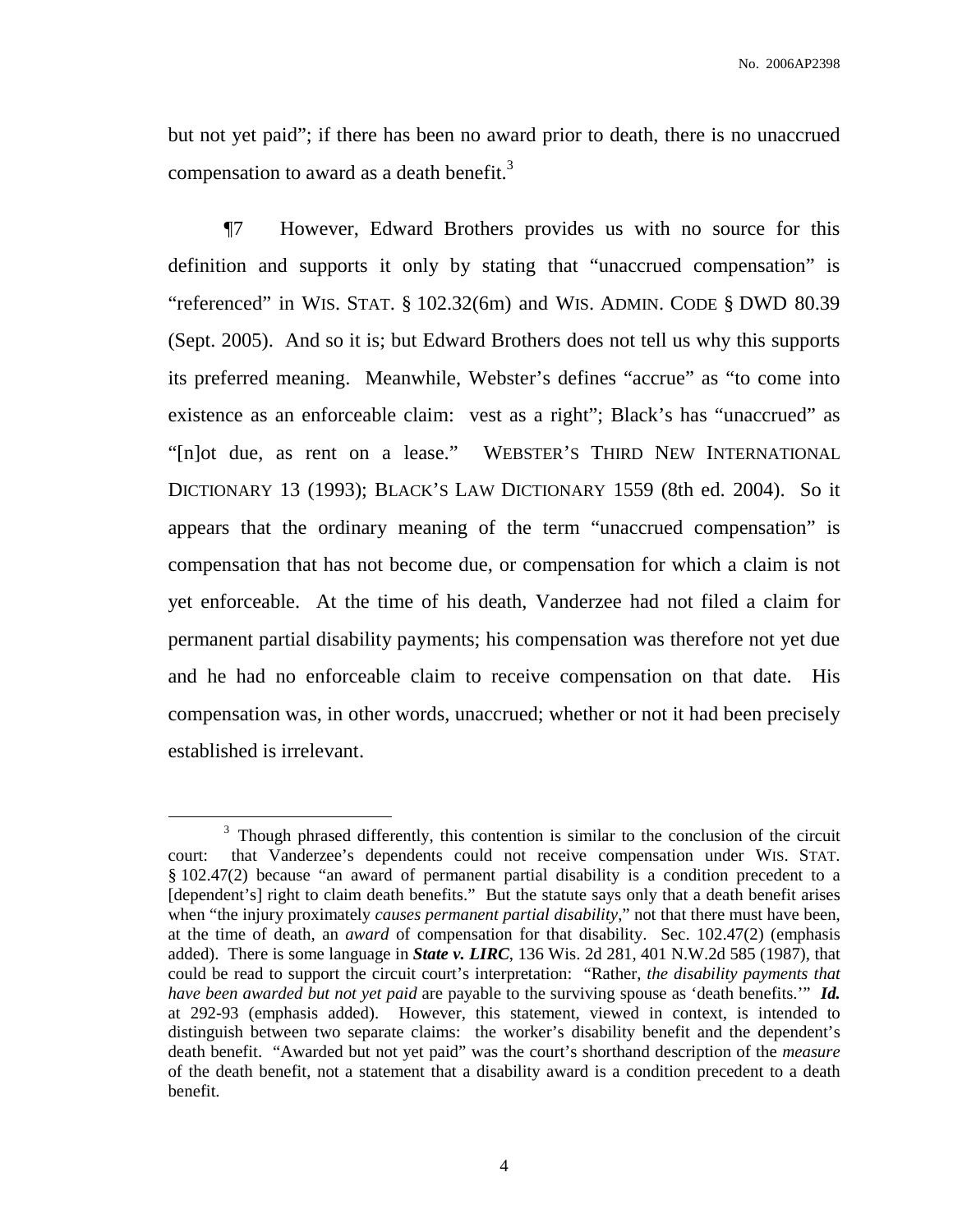¶8 Edward Brothers next notes that the statute provides a death benefit only "[i]f death occurs to an injured employee … before disability indemnity ceases" and asks rhetorically: "[H]ow can disability indemnity cease if it was never commenced?" Even if we were to accept the implied assumption that "indemnity" means "payment" rather than "the right to be paid,"<sup>4</sup> as Vanderzee points out, payment *had* commenced; he had been receiving temporary total disability payments for more than two years. All of the elements WIS. STAT. § 102.47(2) requires for a death benefit were thus satisfied.

¶9 However, Edward Brothers points to another statute, WIS. STAT. § 102.51(5), which provides in part that "[n]o dependent of an injured employee shall be deemed a party in interest to any proceeding by the employee for the enforcement of the employee's claim for compensation." As Edward Brothers correctly notes, our supreme court has held this to mean that a dependent of a deceased worker cannot claim the worker's disability benefits if the worker failed to claim them while alive. *State v. LIRC*, 136 Wis. 2d 281, 284, 401 N.W.2d 585 (1987). Edward Brothers urges that § 102.51(5) directly prohibits the dependents' benefit and that we therefore cannot adopt the Commission's reading of WIS. STAT. § 102.47(2) providing that benefit, since we are not to construe statutes inconsistently with one another.

¶10 We reject this argument. Simply put, WIS. STAT. § 102.51(5) has no application to a claim for a death benefit because a death benefit claim is not an "employee's claim for compensation." That is, a death benefit claim belongs not to the deceased worker, but to his or her dependents. *State v. LIRC*, 136 Wis. 2d

<sup>4</sup> *See* BLACK'S LAW DICTIONARY 784 (8th ed. 2004) (defining "indemnity" both as "[a] duty to make good any loss" and "[r]eimbursement or compensation for loss").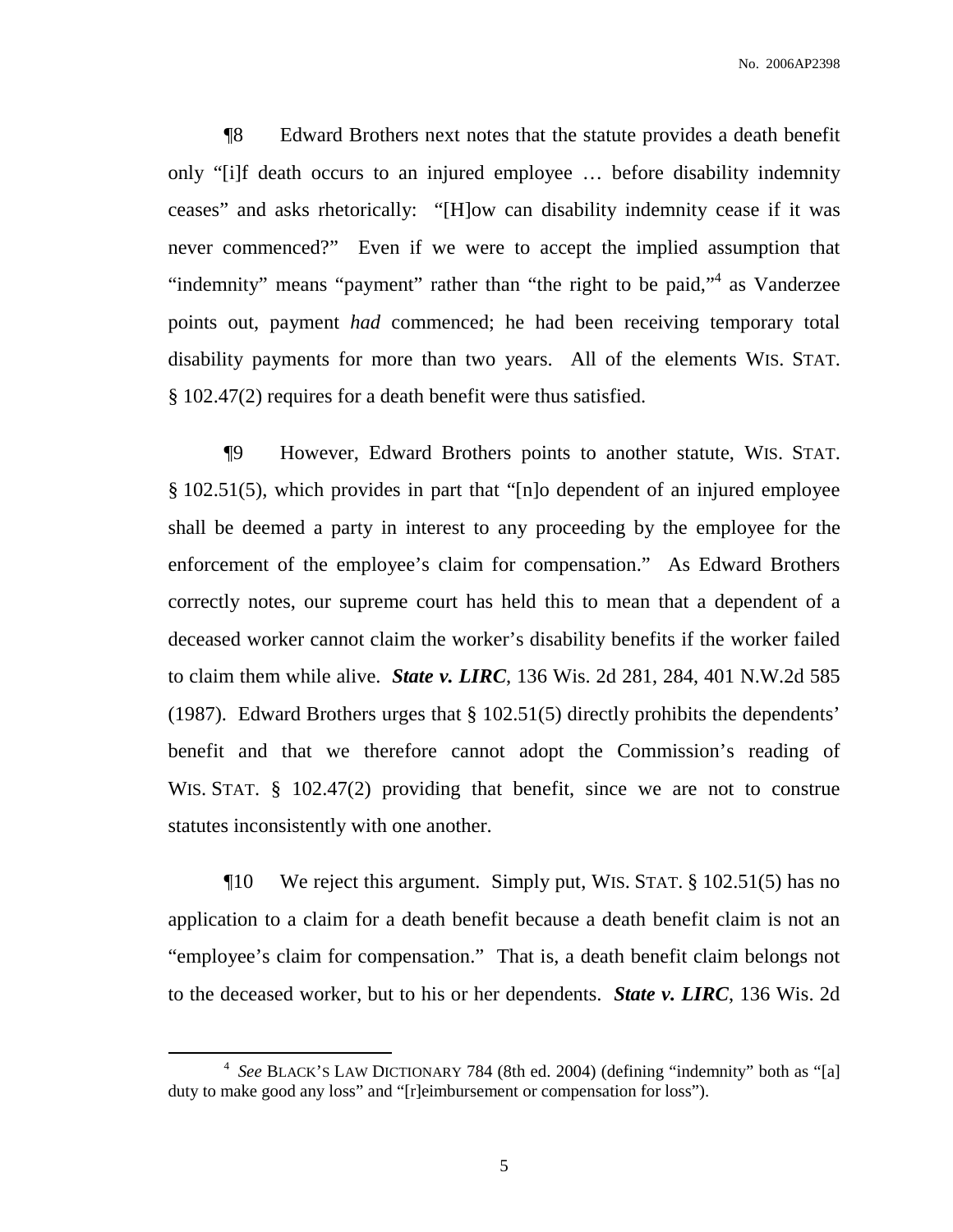at 292 ("Section 102.47(1), Stats. (1979), provides for a death benefit for a dependent. It is not a procedure to recoup total disability benefits that were not timely claimed by the worker."). True, the *value* of that claim is determined by calculating the unaccrued benefits that the deceased worker would have collected, but, as our supreme court cautioned, we should not let that confuse us: the claims are separate. 5 *State v. LIRC*, 136 Wis. 2d at 295 (noting "the confusion that could result when an attempt to claim death benefits looked like an attempt to claim unfiled-for disability benefits, as happens in the case of a deceased, permanently partially disabled employee"). Thus, while § 102.51(5) prohibits a dependent from being a party to a *worker's* claim for disability benefits, a dependent claiming a death benefit is prosecuting only *his or her own claim*. This is plain from the language of the statute, but that is not all; if it were otherwise, there could be no death benefit ever, since by its very nature (and by statute) a death benefit can be claimed only by a dependent.

¶11 All of this is made quite clear in *State v. LIRC*. In that case, a dependent of a deceased worker claimed *both* the disability payments that the worker had failed to claim while alive *and* the death benefit. *Id.* at 285. Based partly on WIS. STAT. § 102.51(5), the court refused to allow the disability claim, *but the dependent received her separate death benefit*; in fact, the death benefit was not an issue in the case, because it had been conceded below after the

 $5$  The fact that the value of the death benefit is determined by the value of unaccrued disability benefits motivated the ALJ's rejection of the dependent's claim below. The ALJ stated that in order to award a death benefit, she would have to determine, post-mortem, whether the deceased sustained any permanent partial disability from his injury, and that doing so would violate the WIS. STAT. § 102.51(5) prohibition on a dependent being a party to the worker's claim. This is not so. The proceeding that the dependents sought was one to establish *their death benefit*. The nature of the proceeding does not change simply because the facts that they needed to establish are some of the same ones Vanderzee would have had to establish had he filed a claim for permanent disability.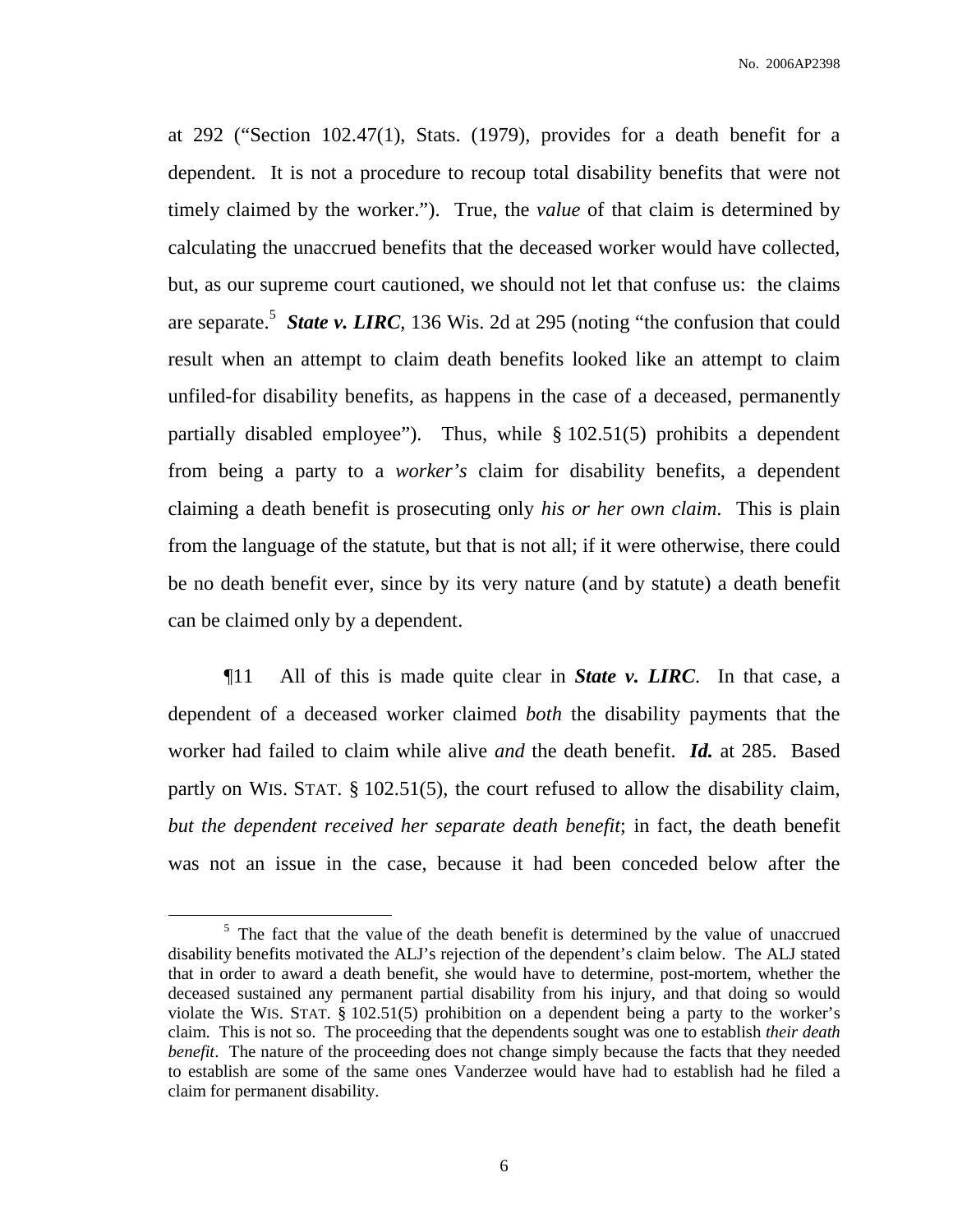resolution of a dispute as to who was the proper payor. *State v. LIRC*, 136 Wis. 2d at 284, 285, 290. The court nevertheless noted, in distinguishing an earlier case, *City of Milwaukee v. Industrial Commission*, 185 Wis. 307, 201 N.W. 251 (1924):

> Spouses who are entitled to death benefits when a permanently partially disabled employee dies do not forfeit the benefits granted to them by the death benefits statute (*i.e*., the balance of permanent partial disability payments) if the deceased employee failed to file a claim for permanent partial disability benefits during his lifetime.

*State v. LIRC*, 136 Wis. 2d at 294.

¶12 In the face of this clear statement, Edward Brothers simply asserts repeatedly that in a case where the deceased worker dies before the level of permanent partial disability is established, the dependent's death benefit is, for some reason, wiped out. As we have seen, there is simply no authority for this claim. WISCONSIN STAT. § 102.47(2) provides a death benefit to the dependent, and WIS. STAT. § 102.51(5) by its plain language affects only the worker's disability benefit, not the dependent's death benefit.

¶13 We recognize, as did the Commission in its decision below, that there may be cases in which a worker's death before permanent partial disability is established *could* prevent the award of a death benefit because of proof problems. Where a worker died without filing any disability claim at all, for example, or died so soon after the injury that there could be no realistic assessment of the injury's long-term effect, it might be impossible to establish what the permanent partial disability compensation would have been, and thus what the death benefit should be. However, this is not such a case. At the time of his death, Vanderzee was very close to, if not at, his healing plateau, and there was ample evidence to